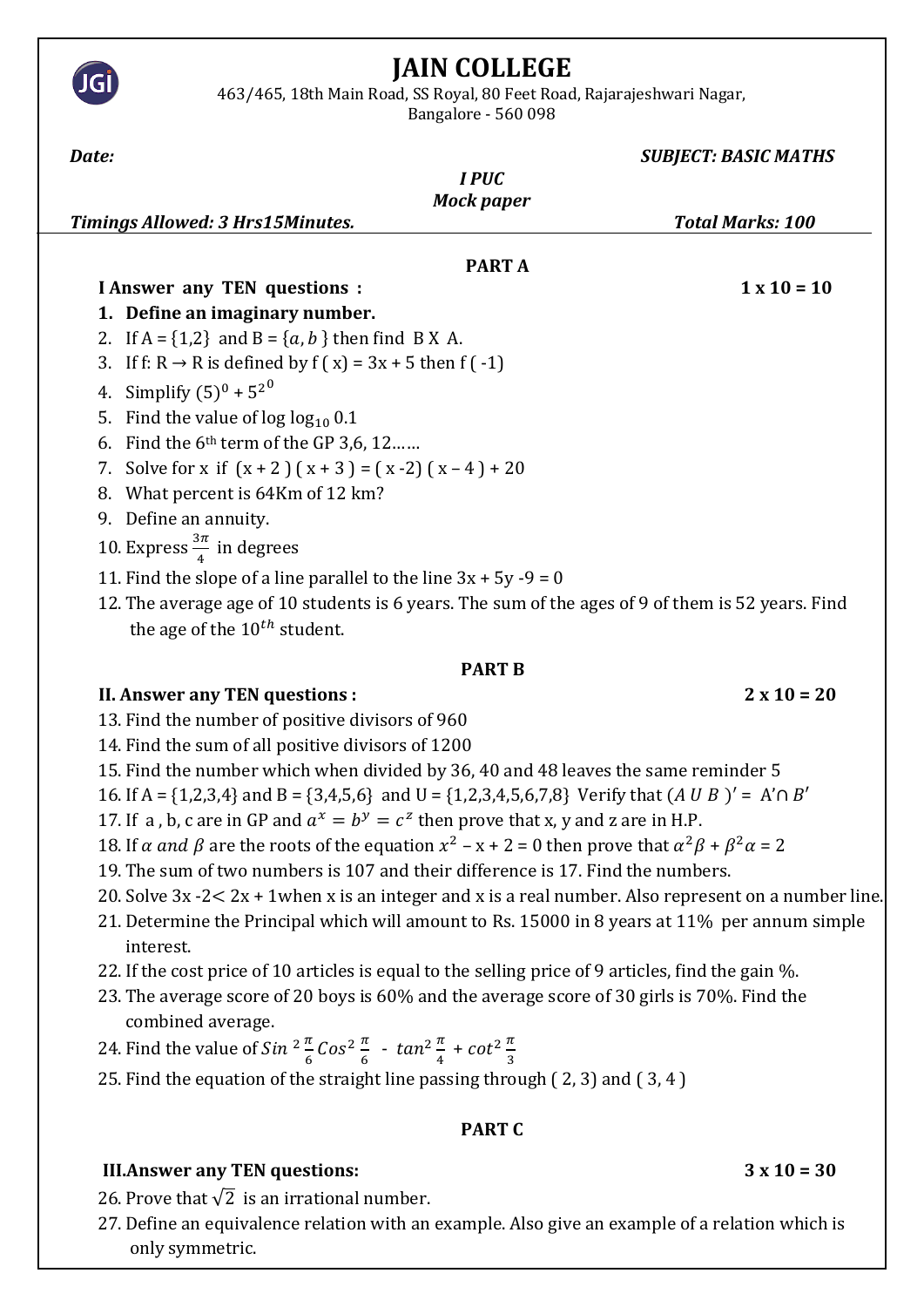- 28. If  $a^x = b^y = c^z$  and  $b^2 = ac$  show that  $\frac{1}{x} + \frac{1}{z}$  $\frac{1}{z} = \frac{2}{y}$  $\mathcal{Y}$
- 29. In what time will a sum of Rs.500 will earn Rs.975 at the rate of 6% per annum if the compound interest is payable half yearly.
- 30. By how many percent should the use of tea be increased if the price of tea is decreased by 10 % so that the expenditure remains unchanged.
- 31. Solve the Linear Inequalities graphically.  $5x + 4y \ge 40$ ,  $x \ge 2$ ,  $y \ge 3$  and  $x, y \ge 0$
- 32. Find the difference between the compound interest and the simple interest on Rs. 5000 invested for 4 years at 8 % per annum.
- 33. A father is 28 years older than the son. After 5 years the father's age will be 7 years more than twice that of the son. Find their present ages.
- 34. If Tan A =  $\frac{12}{13}$  and 180 < A < 270, find the value of  $\frac{3 \sin A 2 \cos A}{9 \cos A + 4 \sin A}$
- 35. Show that the straight lines  $2x 3y = 7$ ,  $3x 4y = 13$  and  $8x 11y = 33$  are concurrent. Also find the point of concurrency.
- 36. Find the distance between two parallel lines  $3x + 4y + 5 = 0$  and  $6x + 8y + 20 = 0$
- 37. If Cot A =  $\frac{5}{12}$  and A is acute, show that 2 Cosec A 4 Sec A =  $\frac{247}{50}$ 50
- 38. If a train travels 15 Kmph faster it would take 1 hour less to travel 180 Kms. Find its original speed.

#### **PART D**

### **IV.Answer any SIX questions 5 X 6 = 30**

- 39. Let f = {(1,1), (2,3), (0, -1)} be a function from  $Z \rightarrow Z$  defined by f (x) = ax +b and a and b are some integers .Determine 'a' and 'b'. Also If  $f(x) = 2x + 1$  and  $g(x) = x^2 + 2x + 1$  find fog (2) and gof (3)
- 40. Evaluate using Log tables  $\frac{42.15 \times 0.2713^2}{0.8932}$
- 41. Find the sum of the series  $4 + 44 + 444 + ...$  To n terms.
- 42. The age of father is 5 times that of son. 3 years ago the age of the father was 8 times that of his son. Find their present ages.
- 43. A machine depreciates at 10% of its value at the beginning of a year. The cost and scrap value realized at the time of sale being 23240 and 9000 respectively. For how many years the machine was put to use.
- 44. Calculate the future value of the annuity immediate of Rs. 1000 p.a. for 12 years at 16 % p.a. compounded quarterly.
- 45. Find the equation of the straight line passing through the point of intersection of  $2x + 4y = 3$ and  $x + 5y = 1$  and making equal positive intercepts on the co ordinate axes.
- 46. Find the sum of the following series  $1 + (1+2) + (1+2+3)$ ........ to n terms.